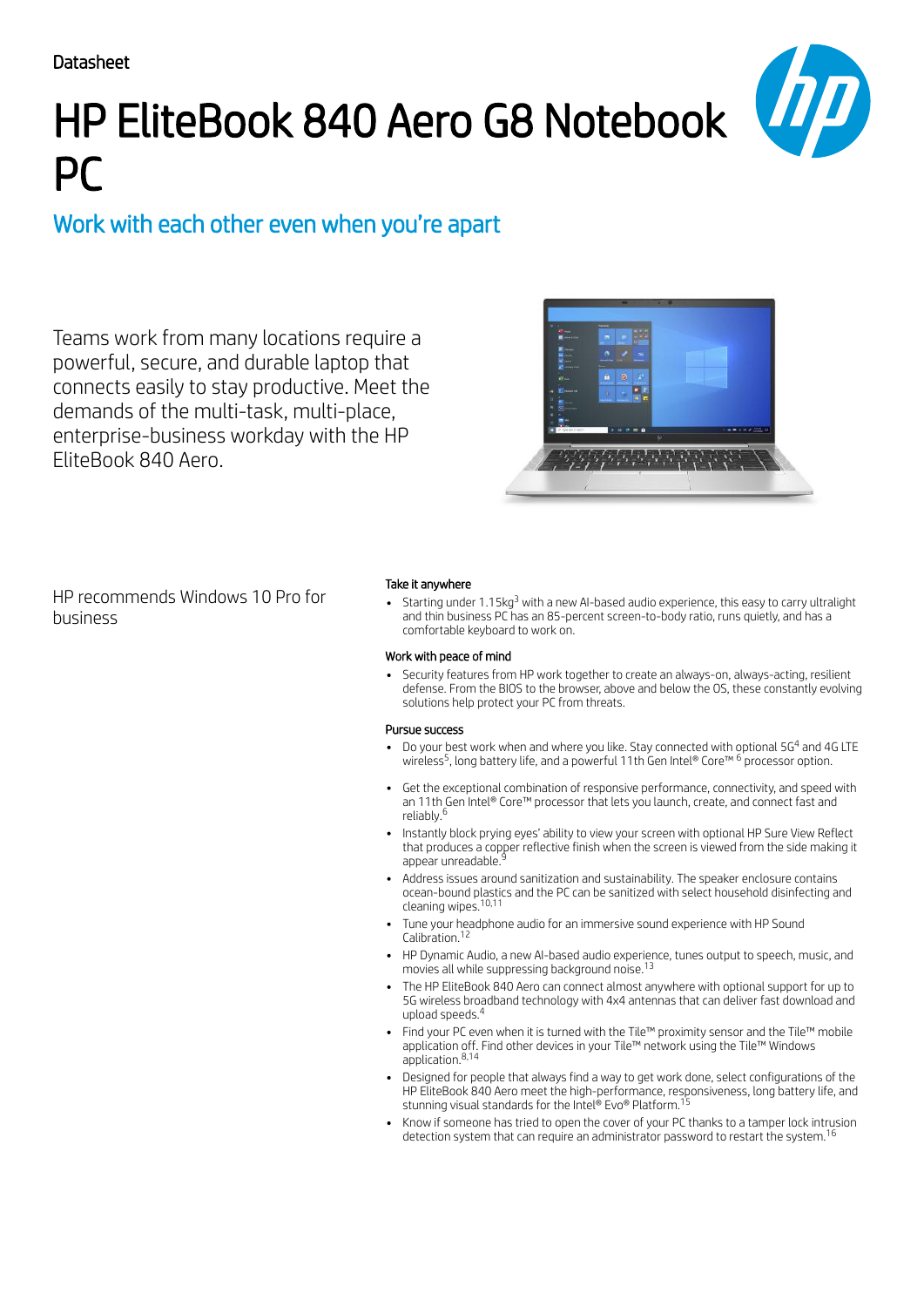### HP EliteBook 840 Aero G8 Notebook PC Specifications Table



| Available Operating Systems                                  | Windows 10 Pro 64 - HP recommends Windows 10 Pro for business <sup>1</sup><br>Windows 10 Home 64 (National Academic only) <sup>1,2</sup><br>Windows 10 Home 641<br>Windows 10 Home Single Language 641<br>Windows 10 Pro (Windows 10 Enterprise available with a Volume Licensing Agreement) <sup>1</sup><br>FreeDOS                                                                                                                                                                                                                                                                                   |
|--------------------------------------------------------------|--------------------------------------------------------------------------------------------------------------------------------------------------------------------------------------------------------------------------------------------------------------------------------------------------------------------------------------------------------------------------------------------------------------------------------------------------------------------------------------------------------------------------------------------------------------------------------------------------------|
| Processor family <sup>6</sup>                                | 11th Generation Intel® Core™ i7 processor; 11th Generation Intel® Core™ i5 processor                                                                                                                                                                                                                                                                                                                                                                                                                                                                                                                   |
| Available Processors <sup>3,4,5,6</sup>                      | Intel® Core™ i5-1135G7 (2.4 GHz base frequency, up to 4.2 GHz with Intel® Turbo Boost Technology, 8 MB L3 cache, 4 cores)<br>intel® Core® 17-116567 (up to 4.7 GHz with Intel® Turbo Boost Technology, 12 MB L3 cache, 4 cores)<br>Intel® Core® 17-116567 (up to 4.7 GHz with Intel® Turbo Boost Technology, 12 MB L3 cache, 4 cores)<br>Intel® Core® 17-116567 (                                                                                                                                                                                                                                      |
| Display size (diagonal)                                      | 14"                                                                                                                                                                                                                                                                                                                                                                                                                                                                                                                                                                                                    |
| Maximum memory                                               | 64 GB DDR4-3200 SDRAM <sup>7</sup><br>Dual channel support.                                                                                                                                                                                                                                                                                                                                                                                                                                                                                                                                            |
| Memory slots                                                 | 2 SODIMM                                                                                                                                                                                                                                                                                                                                                                                                                                                                                                                                                                                               |
| Internal storage                                             | 512 GB Intel® PCIe® NVMe™ QLC M.2 SSD with 32 GB Intel® Optane™ memory <sup>8,9</sup><br>256 GB up to 2 TB PCIe® Gen3x4 NVMe™ M.2 SSD TLC <sup>8</sup><br>256 GB up to 512 GB PCIe® NVMe™ Value SSD <sup>8</sup><br>256 GB up to 512 GB PCIe® Gen3x4 NVMe™ M.2 SED SSD TLC <sup>8</sup>                                                                                                                                                                                                                                                                                                                |
| Display <sup>13,14,15,16</sup>                               | 14" diagonal, FHD (1920 x 1080), touch, narrow bezel, anti-glare, 250 nits, 45% NTSC<br>14" diagonal, FHD (1920 x 1080), IPS, narrow bezel, anti-glare, 400 nits, low power, 100% sRGB<br>14" diagonal, FHD (1920 x 1080), IPS, anti-glare, 1000 nits, 72% NTSC, HP Sure View Reflect integrated privacy screen<br>14" diagonal, FHD (1920 x 1080), IPS, anti-glare, 250 nits, 45% NTSC                                                                                                                                                                                                                |
| Available Graphics                                           | Integrated: Intel® Iris® X <sup>e</sup> Graphics <sup>12</sup>                                                                                                                                                                                                                                                                                                                                                                                                                                                                                                                                         |
| Audio                                                        | Audio by Bang & Olufsen, dual stereo speakers, dual array world-facing microphones                                                                                                                                                                                                                                                                                                                                                                                                                                                                                                                     |
| Ports and Connectors                                         | 2 Thunderbolt™ 4 with USB4 Type-C® 40Gbps signaling rate (USB Power Delivery, DisplayPort™ 1.4); 2 SuperSpeed USB Type-A 5Gbps signaling rate (1 charging); 1 Stereo<br>headphone/microphone combo jack; 1 HDMI 2.0b; 1 AC power <sup>37</sup><br>(HDMI cable sold separately.)                                                                                                                                                                                                                                                                                                                        |
| Available Keyboards                                          | HP Premium Keyboard - spill-resistant, backlit keyboard                                                                                                                                                                                                                                                                                                                                                                                                                                                                                                                                                |
| <b>Available Pointing Devices</b>                            | Glass clickpad with gesture support as default, Microsoft Precision Touchpad                                                                                                                                                                                                                                                                                                                                                                                                                                                                                                                           |
| Communications <sup>10,11,35</sup>                           | HP Module with NXP NFC Controller NPC300 I2C NCI<br>Intel® Wi-Fi 6 AX201 (2x2) and Bluetooth® 5 combo, non-vPro®<br>Intel® Wi-Fi 6 AX201 (2x2) and Bluetooth® 5 combo, vPro®<br>Intel® XMM™ 7360 LTE Advanced CAT 9<br>Qualcomm® Snapdragon™ X55 5G LTE Cat 20                                                                                                                                                                                                                                                                                                                                         |
| Camera <sup>13</sup>                                         | 720p HD camera; IR camera                                                                                                                                                                                                                                                                                                                                                                                                                                                                                                                                                                              |
| Software <sup>17,18,38</sup>                                 | HP Connection Optimizer; HP Image Assistant; HP Hotkey Support; HP Noise Cancellation Software; HP PC Hardware Diagnostics UEFI; HP Support Assistant; HP Easy Clean;<br>Buy Office (Sold separately); HP Power Manager; HP WorkWell; myHP; HP Privacy Settings; Touchpoint Customizer for Commercial; HP Notifications; HP QuickDrop; HP<br>Wireless Button Driver: Tile™                                                                                                                                                                                                                             |
| Security management <sup>21,22,23,24,25,26,27,28,29,36</sup> | Absolute persistence module; HP DriveLock and Automatic DriveLock; HP Secure Erase; Power-on authentication; Preboot authentication; TPM 2.0 embedded security chip<br>shipped with Windows 10 (Common Criteria EAL4+ Certified); HP Sure Click; Windows Defender; HP Sure Sense; BIOS Update via Network; Support for chassis padlocks and<br>cable lock devices; HP Sure Start Gen6; HP BIOSphere Gen6; HP Sure Run Gen4; HP Sure Recover Gen4; HP Client Security Manager Gen7; Secured-core PC capable                                                                                             |
| <b>Security Software Licenses</b>                            | HP Pro Security Edition (select models) <sup>56</sup>                                                                                                                                                                                                                                                                                                                                                                                                                                                                                                                                                  |
| Fingerprint reader                                           | Fingerprint sensor (select models)                                                                                                                                                                                                                                                                                                                                                                                                                                                                                                                                                                     |
| Management features                                          | HP Driver Packs; HP System Software Manager (SSM); HP BIOS Config Utility (BCU); HP Client Catalog; HP Manageability Integration Kit Gen4; HP Client Management Script                                                                                                                                                                                                                                                                                                                                                                                                                                 |
| Power <sup>32</sup>                                          | HP Smart 65 W External AC power adapter; HP Smart 45 W External AC power adapter; HP Smart 65 W USB Type-C® adapter; HP Smart 45 W USB Type-C® adapter; HP 65 W<br>USB Type-C® slim adapter                                                                                                                                                                                                                                                                                                                                                                                                            |
| Battery type <sup>30,31</sup>                                | HP Long Life 3-cell, 53 Wh Li-ion<br>Battery is internal and not replaceable by customer. Serviceable by warranty. Fast charging 50% in 30 minutes.                                                                                                                                                                                                                                                                                                                                                                                                                                                    |
| Dimensions                                                   | 12.71 x 8.46 x 0.7 in; 32.3 x 21.5 x 1.79 cm                                                                                                                                                                                                                                                                                                                                                                                                                                                                                                                                                           |
| Weight                                                       | Starting at 2.5 lb; Starting at 1.13 kg (Weight will vary by configuration.)                                                                                                                                                                                                                                                                                                                                                                                                                                                                                                                           |
| Energy efficiency compliance <sup>34</sup>                   | ENERGY STAR® certified; EPEAT® 2019 registered where applicable. EPEAT ® registration varies by country. See www.epeat.net for registration status by country.                                                                                                                                                                                                                                                                                                                                                                                                                                         |
| Sustainable impact specifications <sup>39,40,41</sup>        | Ocean-bound plastic in speaker enclosure; Low Halogen; Bulk packaging available; Outside box and corrugated cushions are 100% sustainably sourced and recyclable                                                                                                                                                                                                                                                                                                                                                                                                                                       |
| Warranty <sup>33</sup>                                       | HP Services offers 1-year and 3-year limited warranties and 90 day software limited warranty options depending on country. Batteries have a default one year limited<br>warranty except for Long Life Batteries which will have same 1-year or 3-year limited warranty as the platform. On-site service and extended coverage is also available. HP<br>Care Pack Services are optional extended service contracts that go beyond the standard limited warranties. To choose the right level of service for your HP product, use the<br>HP Care Pack Services Lookup Tool at: http://www.hp.com/go/cpc. |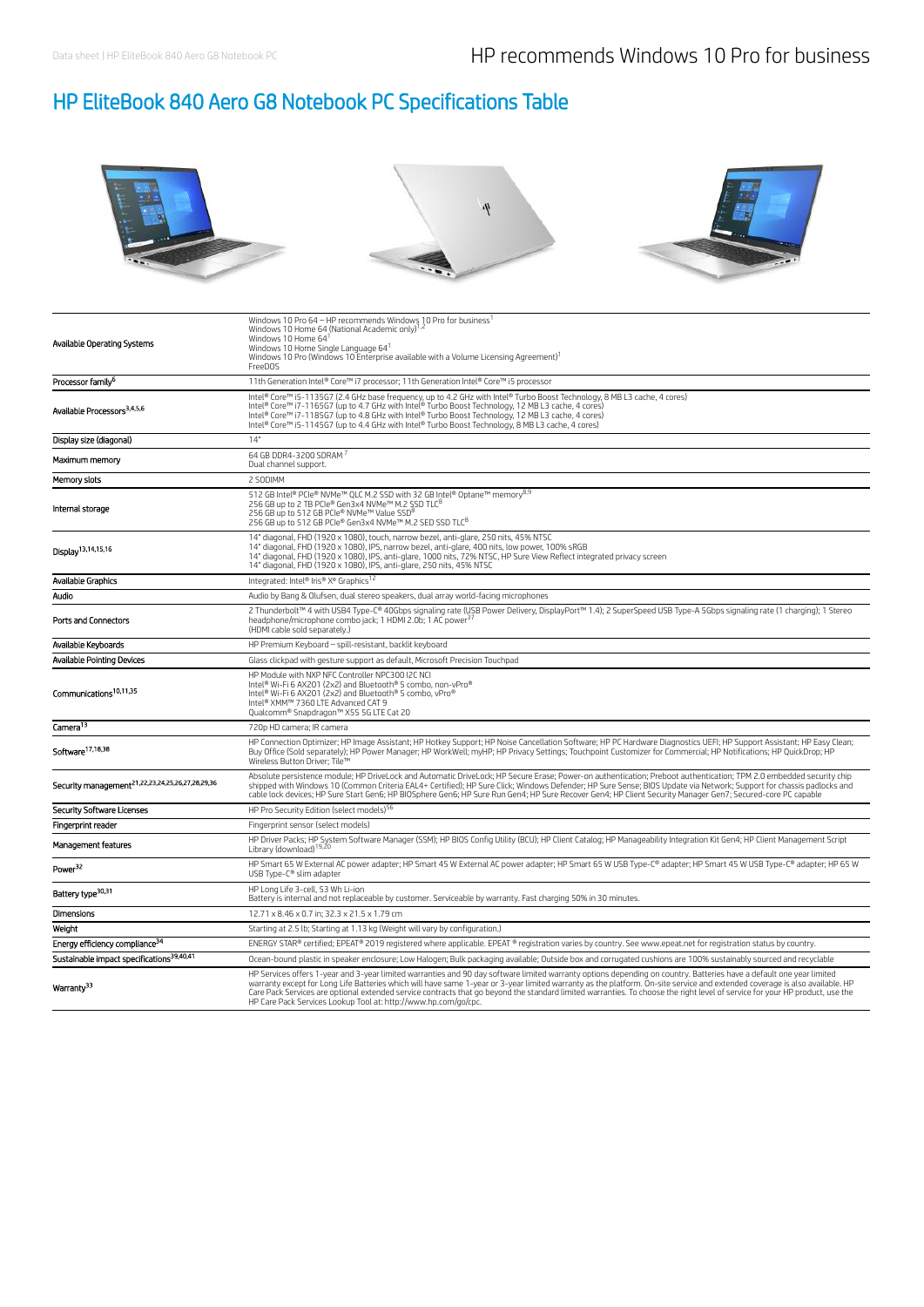### HP EliteBook 840 Aero G8 Notebook PC

### Accessories and services (not included)